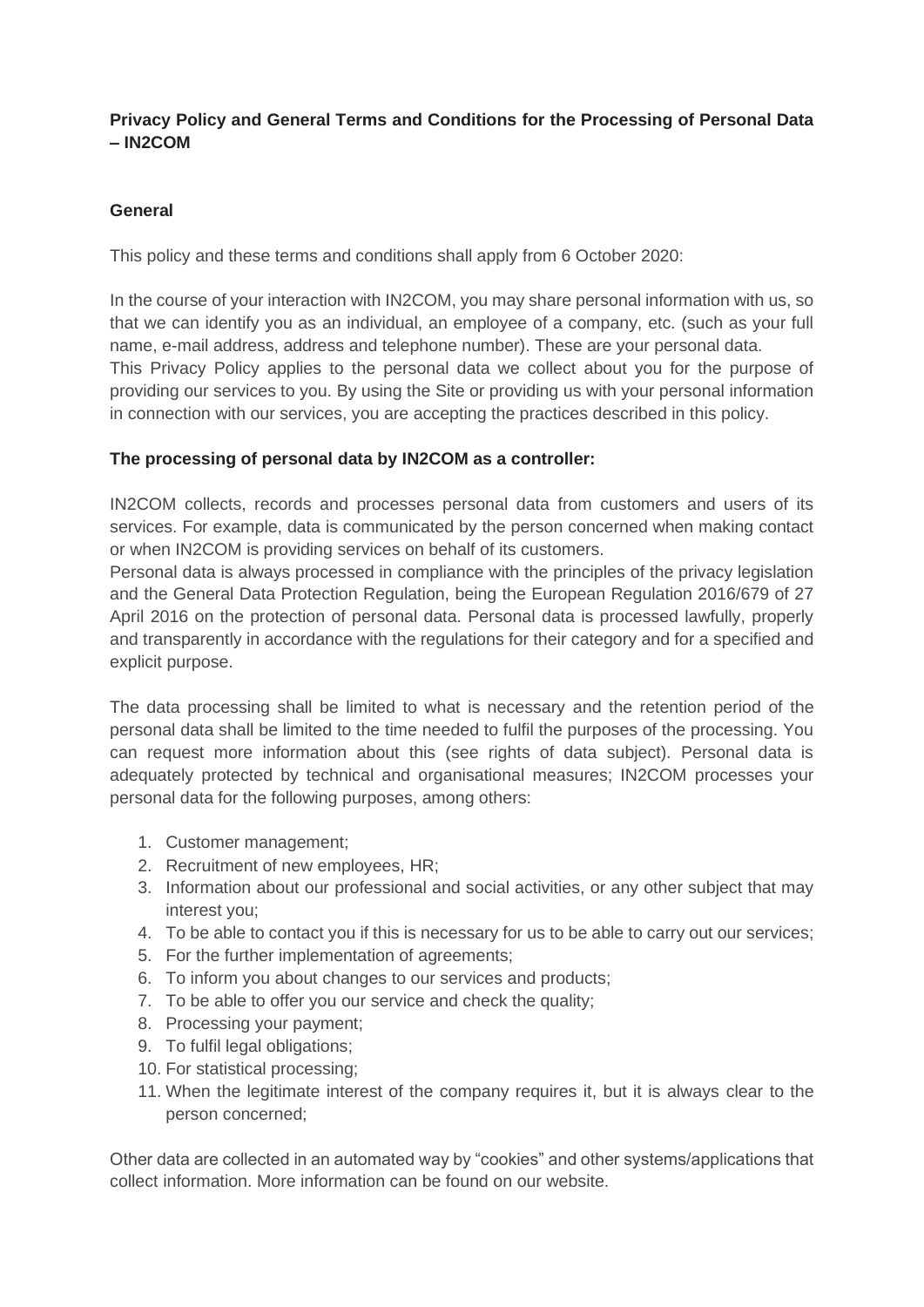In connection with these objectives, processors/subcontractors may be appointed by IN2COM in order to ensure that our services are provided in the best possible way, such as our suppliers, accountants, lawyers, insurance companies, administration, etc. Personal data may be passed on to these parties if necessary. These professional parties act in accordance with the applicable privacy legislation and in accordance with guarantees such as our terms and conditions (infra). You can obtain information about this from our Data Protection Officer.

### **IN2COM as Processor**

In the services IN2COM provides on behalf of the customer 'e.g. customer service', IN2COM sometimes gets access to (personal) data of the customer. In such cases, the customer will have the role of "Controller" and IN2COM the role of "Processor", as described in the GDPR. IN2COM has 'Data Protection Terms and Conditions' with its customers and professional parties which can be found at the bottom of this document or a data protection agreement or other legally binding acts. In these cases, as a data subject, you will need to contact the Controller regarding your question or your question will be sent to the Controller to be answered by IN2COM.

## **Rights of the data subject**

If you want to consult, transfer, amend, correct, limit or delete your data, you can send an email to this effect free of charge, provided that you provide proof of your identity

to the e-mail address at which you can reach our Data Protection Officer;

Infosecurity@in2com.com. In the same way, you can also object to the processing of personal data or if you wish to terminate the communication.

You also have the right to ask not to be contacted for direct marketing purposes, either by IN2COM, in which case you can send your request to [Infosecurity@in2com.com](mailto:DPO@ipggroup.eu) , or by any company, in which case you can register on the 'don't-call-me' register provided for by law through the following website: www.bel-me-niet-meer.be or [www.ne-m-appelez-plus.be.](http://www.ne-m-appelez-plus.be/)

The data will be adjusted or deleted as far as possible and as far as the technical possibilities allow. Your request will be dealt with as quickly as possible. Your request will be met as far as possible, except if this turns out to be impossible due to the company's interest or a legal obligation. In the event that IN2COM acts as a Processor, the question should be addressed to the Processor.

In the event of a data incident that threatens your rights and the protection of your personal data, the supervisory authority will be informed and, in the event of a high risk to the rights and freedoms of natural persons, you will be informed as a data subject.

### **Security and confidentiality**

IN2COM is making considerable efforts to implement security measures, adapted at technical and organisational level, in order to avoid the destruction, loss, falsification, modification, unauthorised access or accidental communication to third parties of personal data collected on the website, as well as any other unauthorised processing of that data. In no event shall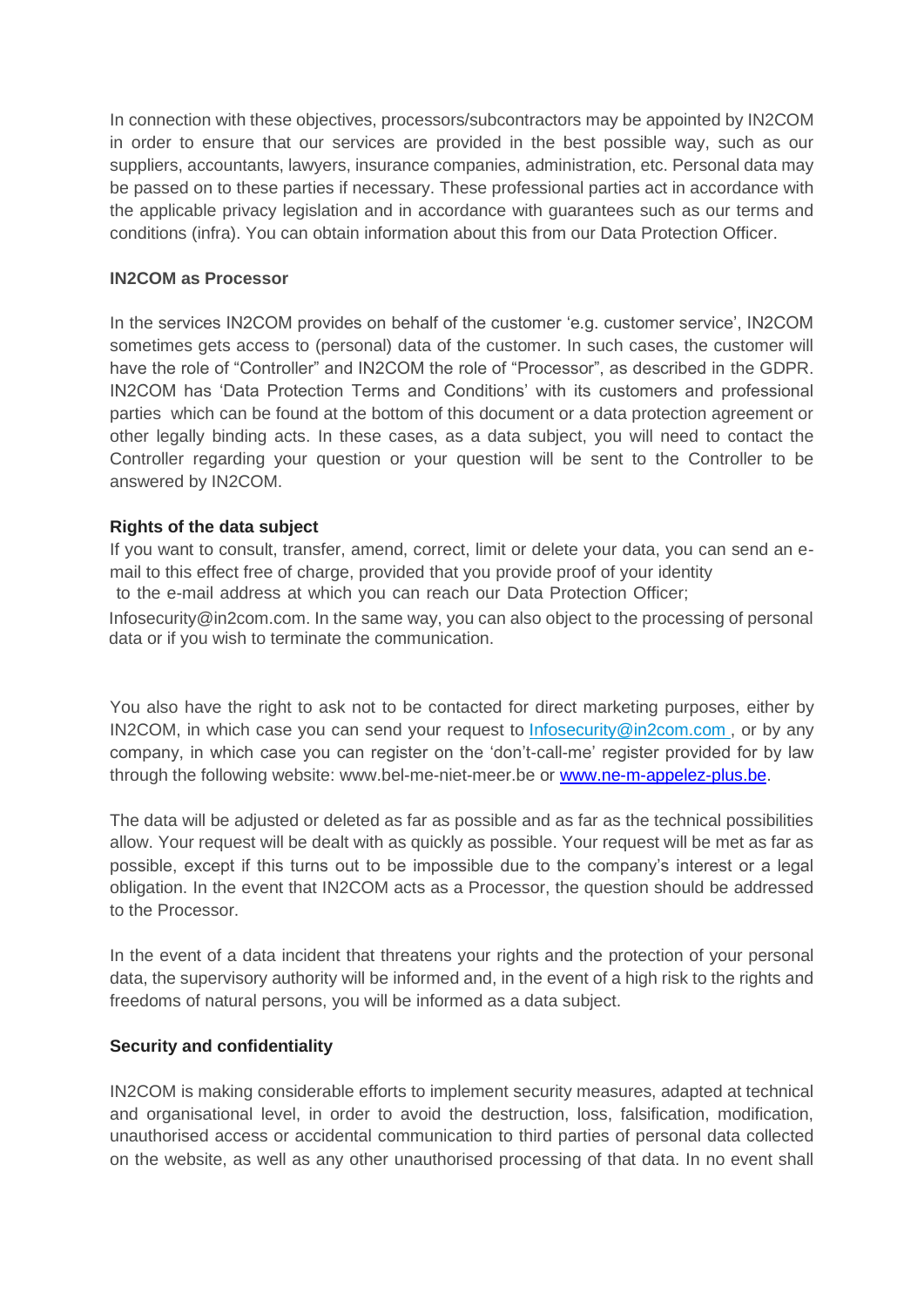IN2COM be held liable for any direct or indirect damage resulting from the incorrect or illegal use by a third party of the personal data.

All data will always be treated confidentially.

If you have the impression that your data is not properly secured or there are indications of misuse, please contact us at [Infosecurity@in2com.com.](mailto:DPO@ipggroup.eu)

## **Accuracy of your data**

Anyone who provides data to IN2COM guarantees that this data is correct and complete. The communication of incorrect data or data belonging to third parties may result in the user being temporarily or permanently denied access, in whole or in part, to the products and services of the IN2COM.

# **Concerning minors**

Our website and/or service is not intended to collect information about website visitors who are under 16 years of age unless they have permission from their parents or guardian. However, we cannot control whether a website visitor is over 16 years of age. We therefore recommend that parents be involved in the online activities of their children in order to prevent data being collected on children without parental permission. If you are convinced that we have collected personal data on a minor without such consent, please contact us at [Infosecurity@in2com.com](mailto:DPO@ipggroup.eu) and we will delete this information.

### **Intellectual property rights**

The contents of this site, including brands, logos, drawings, data, product or company names, texts, images, etc. are protected by intellectual rights and belong to IN2COM or entitled third parties.

### **Information on the website**

By using this website, you undertake to comply with and accept the following terms and conditions of use. IN2COM owns the exclusive copyright and intellectual property rights to this website, its design and entire contents. Use of this website, or parts thereof, in any form whatsoever, is prohibited without IN2COM's prior written consent.

It is prohibited without prior written consent to store (other than necessary to view the website), reproduce, modify, publish, distribute or transmit, sell or otherwise transfer or grant any rights to third parties in respect of the information provided on and through this website.

The information on the website is of a general nature. The information is not adapted to personal or specific circumstances, and therefore cannot be considered as personal, professional or legal advice to the user.

The website may contain hyperlinks to websites or pages of third parties, or refer to them indirectly. The placing of links to these websites or pages in no way implies any implicit approval of their content.

IN2COM expressly declares that it has no control over the content or other characteristics of these websites and cannot under any circumstances be held liable for their content or characteristics or for any other form of damage resulting from their use.

### **Other provisions**

This Privacy Statement can be amended from time to time, taking into account, among other things, the new laws and regulations or developments in this regard. The amendments will automatically take effect after publication.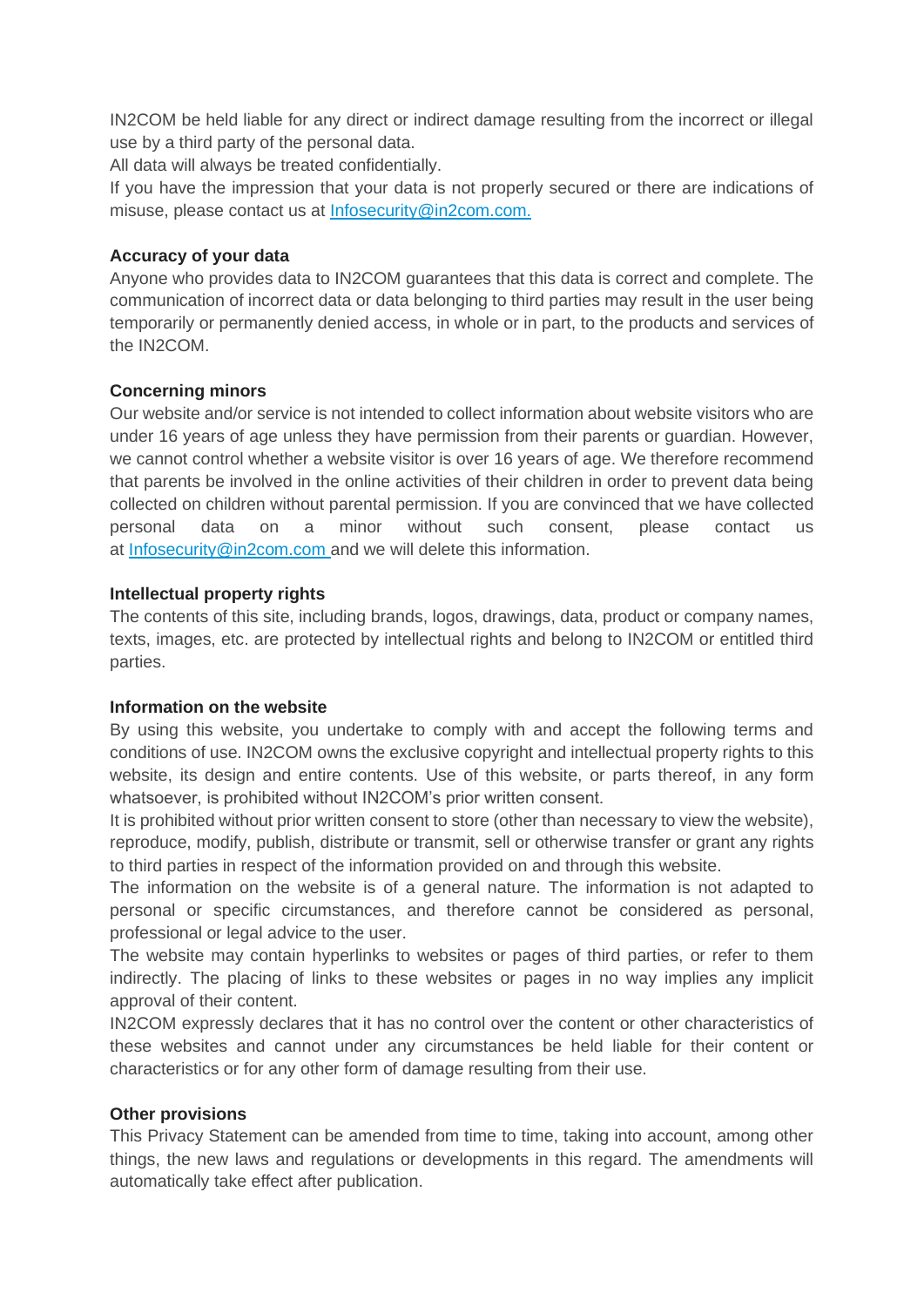If any of the foregoing provisions regarding the processing of personal data or any other provision should be invalid, all parties agree that it will be replaced by a provision that will approximate as closely as possible the underlying purpose of the provision in question. The Privacy Policy at IN2COM is governed by Belgian law and was originally written in Dutch; in the event of interpretation, the Dutch version must be used.

The Belgian Authorities (e.g. the Data Protection Authority) and the courts competent for the registered office are, to the exclusion of all others, competent to take cognisance of disputes and complaints that might arise with regard to this website or its use or with regard to the processing of personal data or any other dispute.

For compliance with applicable laws, about rights and obligations arising from the General Data Protection Regulation or for the follow-up of a possible information security incident, please contact [infosecurity@in2com.com;](mailto:dpo@ipggroup.eu)

**IN2COM NV- 0448.951.632- Woluwelaan 158 – 1831 Machelen (Brab.)**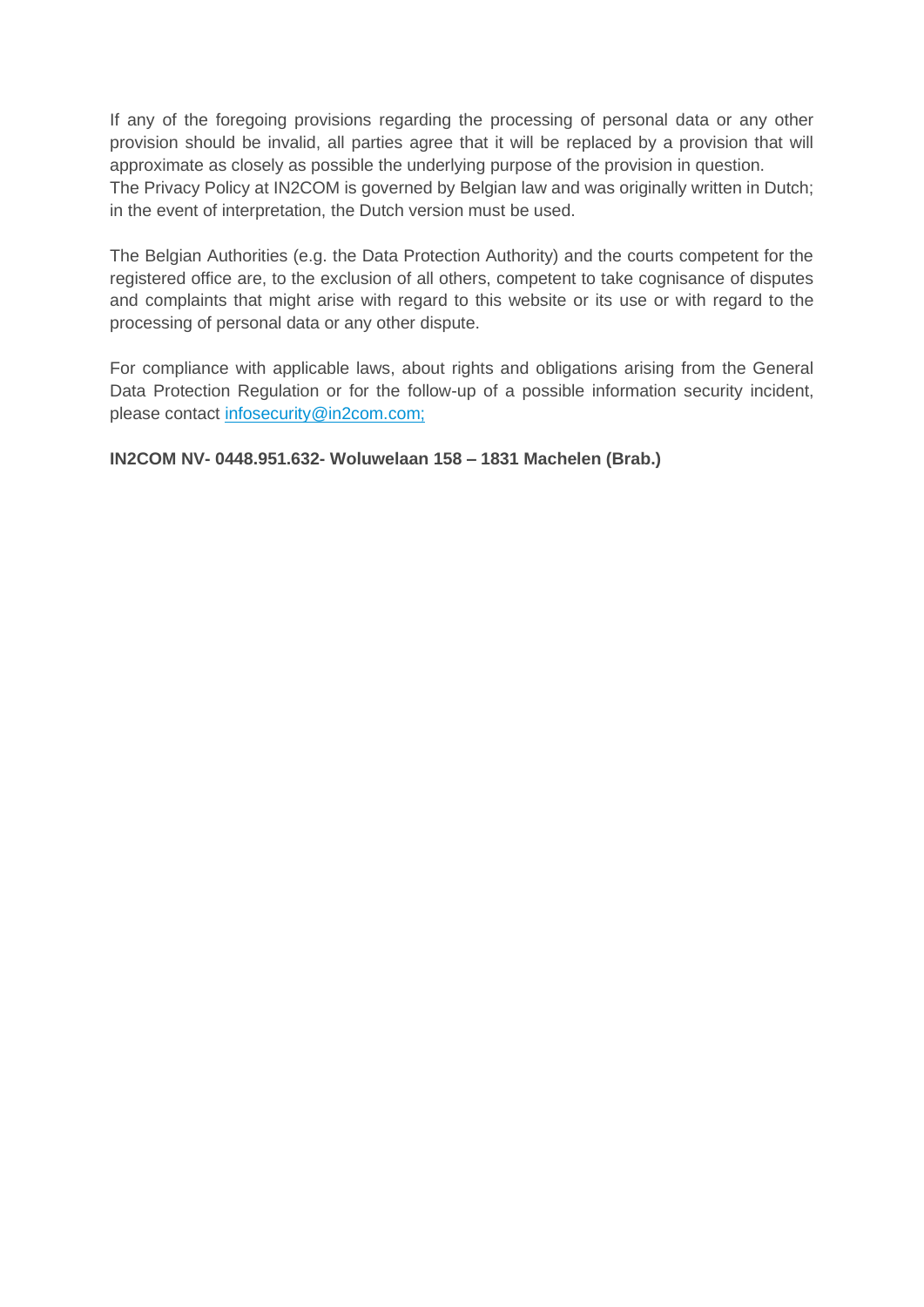## **General Data Protection Conditions for the Professional Relationships of IN2COM**

### **General**

IN2COM and Parties with which IN2COM has professional relationships (Customers/Suppliers/…) comply with all legal obligations, including the EU General Data Protection Regulation (EU 2016/679 – hereinafter GDPR) when processing personal data. Personal data is processed in a lawful, proper and transparent manner and for a specified and explicit purpose. The data processing is limited to what is necessary in relation to professional performance and the retention period of the personal data is limited to as long as necessary in relation to the realisation of the purposes of the processing.

Personal data is appropriately protected by technical and organisational measures. IN2COM, the customer, their employees, affiliated companies and their processors all handle the personal data in a confidential manner. IN2COM makes efforts to provide appropriate administrative, physical and technical security measures to protect personal data against accidental or unlawful destruction, accidental loss, falsification, unauthorised disclosure and unauthorised access.

Personal data will not be transferred outside the European Economic Area (EEA) unless adequate safeguards are provided in accordance with the GDPR.

The Customer expressly authorises IN2COM to appoint Processors in order to carry out the processing activities that are the subject of the agreement/relationship in force between the Parties. IN2COM shall conclude a Processing Agreement or other legal act with these Processors that shall contain protective provisions at least equivalent to those set out in this document.

The Customer/Supplier will ensure that all Personal Data provided to IN2COM by or on behalf of the Customer has been collected fairly and transparently and in compliance with applicable regulations. IN2COM will, taking into account the nature of the processing, through appropriate technical and organisational measures, provide assistance in responding to requests concerning the rights of the Data Subject to the extent possible. The Customer will reimburse these assistance services.

At the Customer's request, a list of active and systematic Processors of the Customer's personal data shall be provided. The Customer shall, upon request, be informed of changes concerning the addition or replacement of Processors relating to the processing of personal data provided by the Customer and may object to those Processors within 7 days. If no objection is received within this period, IN2COM will assume that the use of those other Processors has been approved. The Customer accepts that this concerns Processors that actively and systematically process personal data and that no approval is needed for occasional services such as the provision of technical maintenance. IN2COM and the Customer acknowledge and accept that this article is a summary and that IN2COM's privacy policy applies in its entirety.

### IN2COM as Controller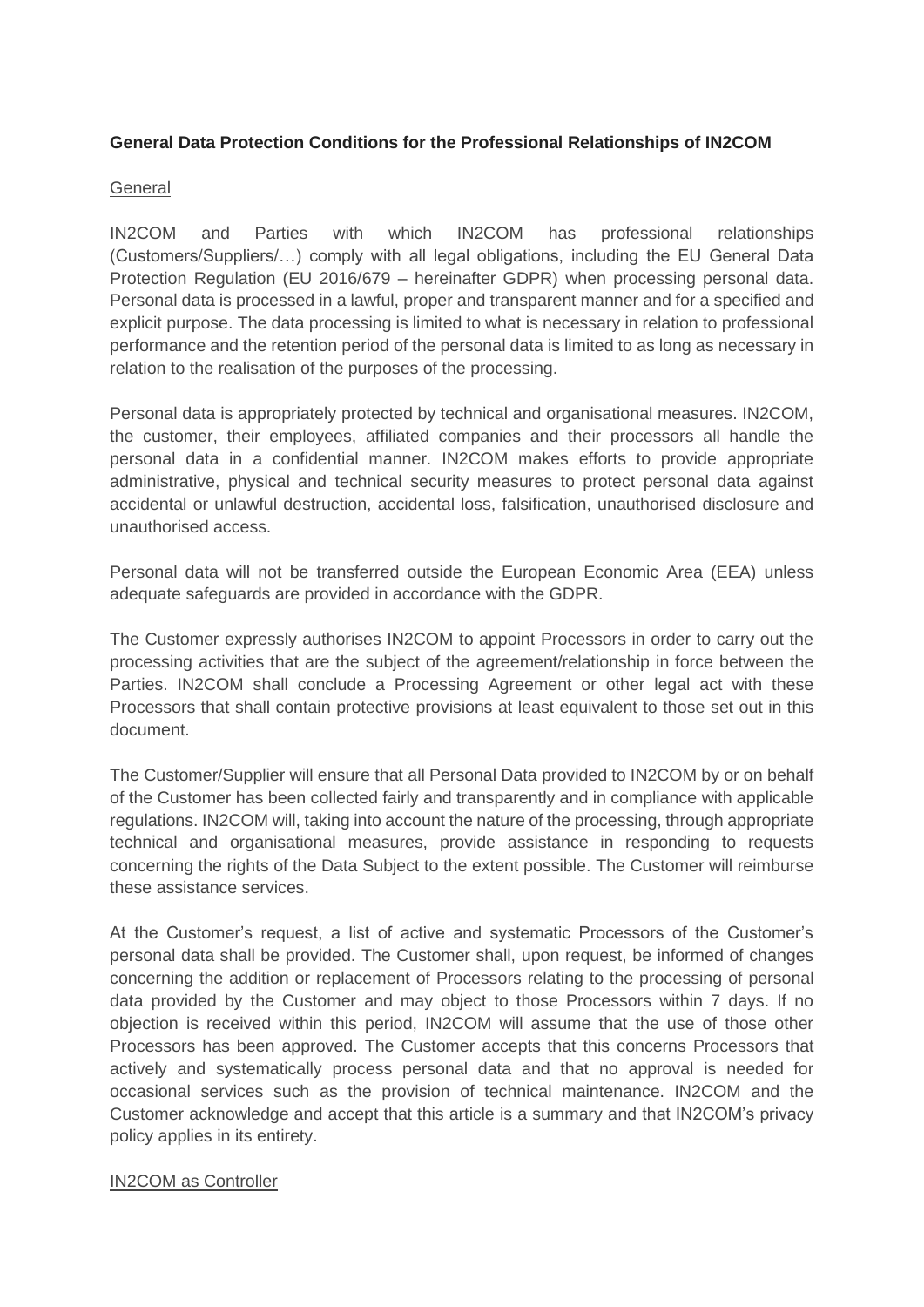IN2COM processes personal data in accordance with the preceding privacy policy as published on this website.

### IN2COM as Processor

In the course of the services IN2COM provides for the Customer, IN2COM will sometimes have access to personal data of the Customer. In such situations, the Customer will have the role of "Controller" and IN2COM the role of "Processor", as described in the GDPR.

IN2COM will process these personal data according to the Customer's instructions and/or in accordance with the provision of the services from the agreement between IN2COM and the Customer, or as required by law, regulatory body or competent authority. In the latter case, IN2COM will inform the Customer in advance to the extent possible, unless prohibited by the relevant law, regulatory body or competent authority. The foregoing determines the subject matter and duration of the processing, the nature and purpose of the processing, the type of personal data and the categories of data subjects.

The Customer accepts that it is the primary controller of the processing of Personal Data. IN2COM shall, taking into account the nature of the processing and the information available to it, assist the Customer to the extent possible in enforcing its obligations under Articles 32 to 36 GDPR. The customer shall reimburse all such assistance services.

- 1. Assistance with security of processing (Article 32 GDPR).
- 2. Assistance with data incidents (Articles 33 and 34 GDPR) IN2COM shall inform the customer without unreasonable delay as soon as it becomes aware of a breach related to Personal Data.
- 3. Assistance regarding a Privacy Impact Assessment (Articles 35 and 36 GDPR) Where a type of processing presents a high risk to the rights and freedoms of natural persons, the customer shall carry out an assessment of the impact of the intended processing activities on the protection of personal data in accordance with Articles 35 and 36 GDPR prior to the processing.

Upon written request from the Customer, IN2COM shall make available the information necessary to demonstrate compliance with the obligations set out in Article 28 GDPR and, in addition, to enable audits, inspections or checks. In addition, IN2COM shall notify the customer if an instruction is manifestly in breach of the GDPR and IN2COM is aware of this. The customer shall reimburse all such assistance.

Upon the termination of this Agreement, IN2COM shall, if requested by the Customer, return or destroy the Personal Data and/or existing copies, as far as reasonably possible. IN2COM will confirm that it has done so (except where a relevant law or Authority requires IN2COM to retain a copy of the Personal Data).

For the avoidance of doubt, nothing in this point obliges IN2COM to destroy copies of data that it holds on its own behalf as Controller.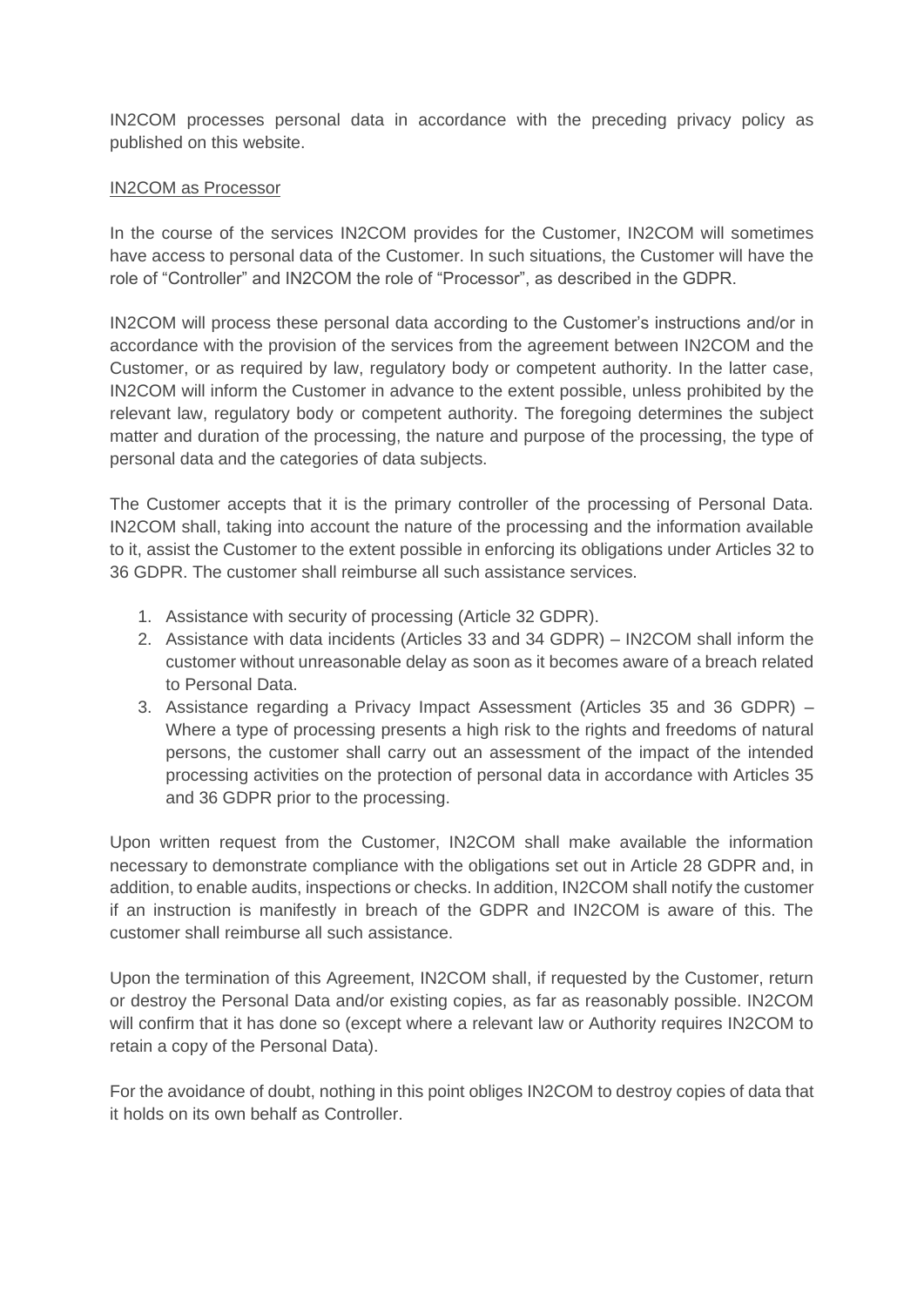# **Liability**

### General liability

IN2COM's total liability shall in any event not exceed the total amount of costs paid by the Customer as specified in the agreement with the Customer, up to a maximum of 2.500 euros unless otherwise agreed. For any other damage, there is a maximum of €1000. This general provision also applies to the following provisions regarding liability in this document, unless otherwise agreed between the parties. The liability of IN2COM is in any case always limited to direct damage caused by serious fault or fraud.

### Liability due to use of website

However, IN2COM cannot be held liable for direct or indirect damage resulting from the use of the information on this site. If you discover any inaccuracies in the information provided via the site, please contact the site administrator. The content of the site (including links) may be adapted, modified or supplemented at any time without notice or notification. IN2COM does not guarantee the proper functioning of the website and cannot be held liable in any way for the poor functioning or temporary (un)availability of the website or for any form of damage, direct or indirect, which may arise from access to or use of the website. IN2COM may not, under any circumstances, be held liable to anyone, directly or indirectly, in any specific or other way, for damage resulting from the use of this site or of any other site, in particular as a result of links or hyperlinks, including, without limitation, any loss, work interruptions, damage to programmes or other data on the computer system, to equipment, software or other items owned by the user.

### Liability for data protection as Processor

The liability of IN2COM shall always be limited to those cases specifically provided for in the GDPR within the framework of the capacity with regard to the professional relationship. IN2COM shall only be liable for damage caused by processing if, during processing, the obligations of the GDPR specifically addressed to Processors were not fulfilled or were acted upon outside or contrary to the instructions of the Controller. IN2COM's liability is in all cases limited to direct damage and in the event of gross negligence or fraud. The Customer will indemnify IN2COM at all times against all claims from third parties.

### **Other provisions**

If any of the foregoing provisions regarding the processing of personal data or any other provision should be invalid, all parties agree that it will be replaced by a provision that will approximate as closely as possible to the underlying purpose of the provision in question.

These Terms and Conditions at IN2COM are governed by Belgian law and were originally written in Dutch; in the event of interpretation, the Dutch version must be used.

The Belgian Authorities (e.g. the Data Protection Authority) and the courts competent for IN2COM's registered office are, to the exclusion of all others, competent to take cognisance of disputes and complaints that might arise in relation to this website or its use or with regard to the processing of personal data or any other dispute.